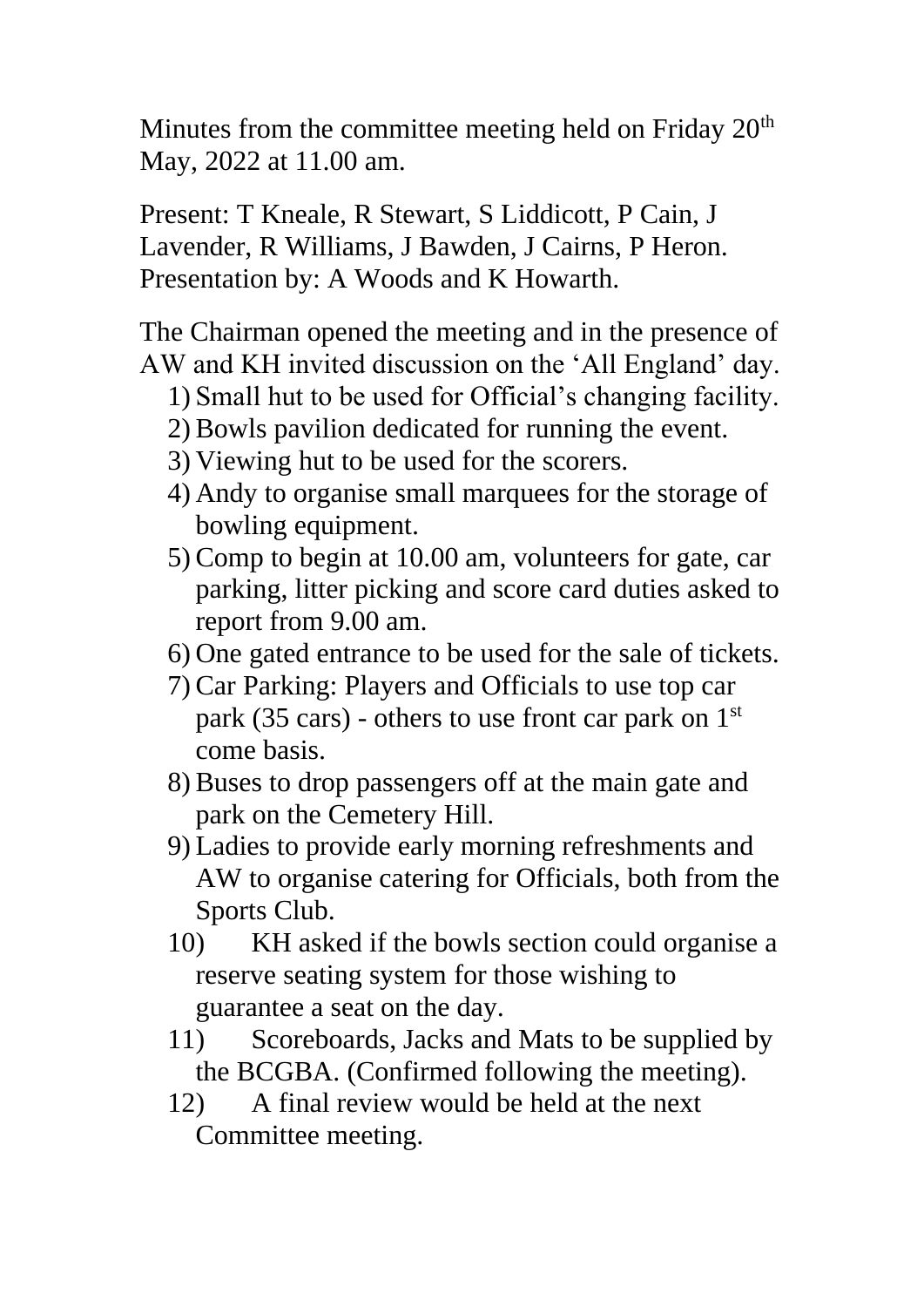The meeting continued with RS reading the minutes from the March meeting, and in matters arising confirmed that all actions had been taken as agreed, with only the question around further "Life Memberships" unresolved, with the Sports Club stating that their policy was based on the consideration of long time members who over the years have contributed to the running /maintenance etc of the Sports Club and served on their committees. The bowls section has responded to this reply and is awaiting an answer.

SL confirmed an increasing bank balance with sponsorship monies now received from all but Tony Marklew, who RS confirmed, has made a verbal commitment to sponsor the August event. The surplus from the bonus ball draw for the summer has also been banked. However, bills from all leagues had yet to be received.

In correspondence, RS confirmed receiving a request from Ron Duxbury to play a Rotary Club match at HP, to which he had replied, with the result that the fixture would be played on no.1 green on Monday 23rd May from 6.00 pm. Jack had volunteered to supply refreshments.

Information had also been received from the BCGBA via the County around participation in 'online' workshops, to do with Volunteers, finance, legal and marketing etc and also announced a scheme with A-Plan insurance, whereby anyone taking out a new car, van or home policy before the end of the year, could result in a £25 donation being made to their Club (this info to be placed on the sections website).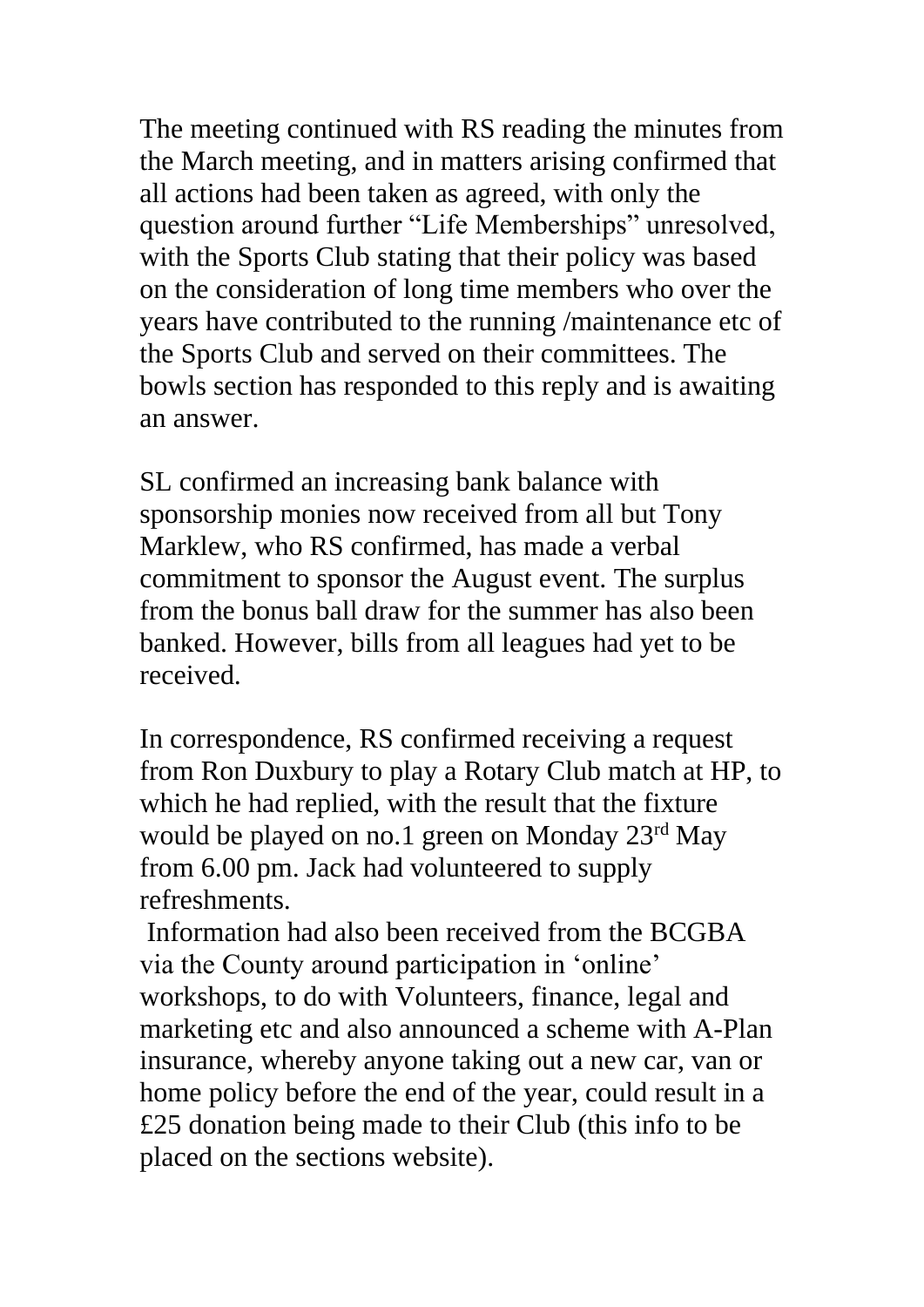RW presented a league delegates report from the U&DBL meeting, confirming that the new Management was now in place and monies transferred to a new bank account. Donations had been agreed as follows: £100 to the Coop towards sprinkler system, £50 towards prize money for the 'Senior Merit', £200 for the Furness Junior team and £100 to Stuart Aspinall in recognition of his service to the league. The 1<sup>st</sup> round of the leagues KO cup was to be played on Thursday  $9<sup>th</sup>$  June, HP (24) v Wal Park (48) @ Salthouse. HP 'A' had received a bye. No games had been scheduled to be played at HP. The  $2<sup>nd</sup>$  round has been scheduled for the  $7<sup>th</sup>$  July. The F&DBL delegates meeting has been scheduled for Thursday 26<sup>th</sup> May at the West Shore Bowling Club.

RS confirmed that The Tonie Moxham Mem'l sponsored by Holden's drew an entry of 64; prize money £750 with a profit of £170. The Over 60's Pairs sponsored by T Ward & Sons is due to be played on Friday 27<sup>th</sup> May and has so far attracted 21 pairs.

A competitive quote for the small hut roof repairs has been received from local contractor John Bell, but before we proceed, our work squad will be doing some checks and repairs to the structure.

PH had sourced a pie warmer, and would liaise with SL over the purchase.

RW confirmed that the Salmesbury trip had been cancelled due to poor support, but that an event along with the ladies section would be organised at the Club, possibly during the July/August period.